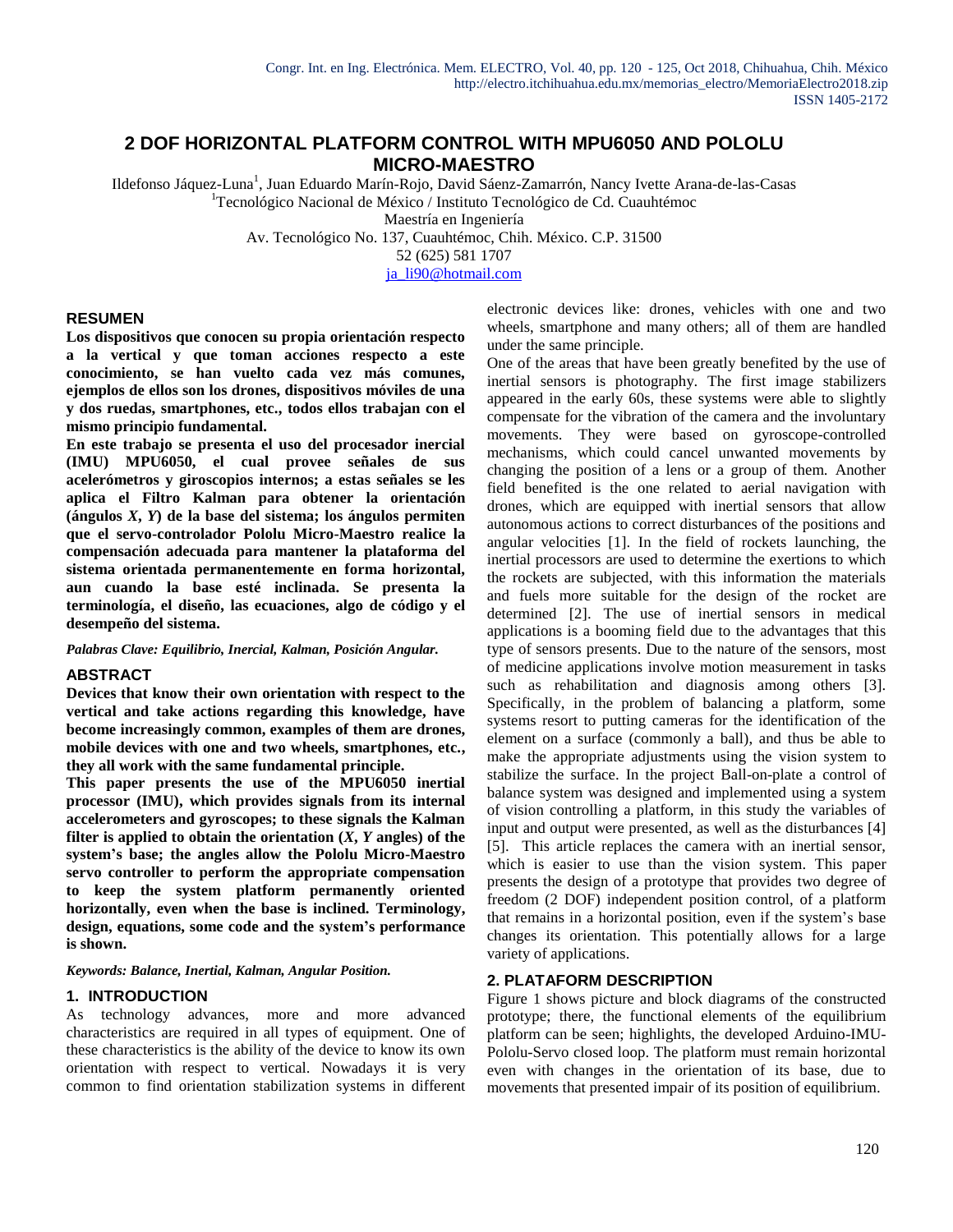

*Figure 1. Platform prototype.*

The prototype consists of a position control system of two degrees of freedom, which is composed of two servomotors that are coupled in such a way that one can move on the *X*-axis and the other on the *Y*-axis; servomotors are controlled by the Micro-Maestro, a second-generation USB servo-driver, the smallest of Pololu, which governs by pulses every servomotor to move the angle that reads the inertial sensor MPU6050; this sensor is responsible for obtaining the orientation angles of the base, both on the *X*-axis and on the *Y*-axis; the communication of the driver Pololu and the sensor was made by Arduino, which is the brain used in the entire system. In Figure 2, the connections necessary for the platform to work are shown.



*Figure 2. Plant connections.*

## **2.1 MPU6050 Sensor**

One of the most important parts in the design of the prototype is the proper selection of sensors and actuators. The selection of these components inevitably imposes restrictions on the performance that the platform can achieve.

In the choice of the actuators it was relevant to maintain a compromise between the speed of the motor and the torque that it can give. Sufficient speed must be ensured to react to system disturbances. In the same way the actuators must give sufficient torque to hold and mobilize the body of the platform. Due to the above, two servomotors model MG995 were selected. These motors work with a voltage of (4.8 V to 7.2 V). They have an operation speed of 0.16 S/60<sup>°</sup> (6V). The maximum torque provided is 15 Kgf•cm [6].

The Inertial Measuring Unit (IMU) is an electronic device that allows to measure angular velocity and orientation in its most basic conformation. An IMU is used to obtain angles that describe the position changes on a given surface. To obtain the tilt angle of the system, an IMU is required that contains a three-axis accelerometer and a gyroscope of at least one axis.

Commercial IMU are sold with different types of interfaces  $(I<sup>2</sup>C, SPI)$ , even models can be found that provide only voltage, which requires an analog-digital conversion to process the information obtained [7]. An IMU of the InvenSense brand of six degrees of freedom is selected for this prototype. This IMU is formed by a three-axis accelerometer and a three-axis gyroscope.

The integrated circuit MPU6050 contains an accelerometer and a gyroscope MEMS in a single package of three degrees of freedom each one. It has a 16-bit resolution, which means it divides the dynamic range into 65536 fractions; these apply for each *X*, *Y*, and *Z* axis as with the angular velocity. The sensor is ideal for designing robotic control, vibration measurement, inertial measurement systems (IMU), fall detector, distance and speed sensor, and many other things The MPU6050 contains a gyroscope, an accelerometer, and a temperature sensor; in Table 1, the operation ranges of the IMU sensor are shown. This IMU works under the protocol of serial communication I<sup>2</sup>C, it feeds with a voltage of 3.3 Volts and their dimensions are small [8][9][10].

*Table 1. IMU operation scale.*

| Range scale<br>Gyroscope<br>$(^{\circ}/\text{seg})$ . | Gyroscope<br>sensibility | Range scale<br>Acelerometer $(g)$ . | Acelerometer<br>sensibility |
|-------------------------------------------------------|--------------------------|-------------------------------------|-----------------------------|
| $\pm 250$                                             | 131                      | $+2$                                | 16384                       |
| $\pm 500$                                             | 65.5                     | $+4$                                | 8192                        |
| $\pm 1000$                                            | 32.8                     | $\pm 8$                             | 4096                        |
| $\pm 2000$                                            | 16.4                     | ±16                                 | 2048                        |

## **2.2 Driver Pololu Micro-Master**

To achieve the balance of the system, it is necessary to govern the actuators starting from the signals obtained by the inertial sensor, which will generate an angular reference, which is used to make the angle compensation in the platform actuated by the servomotors.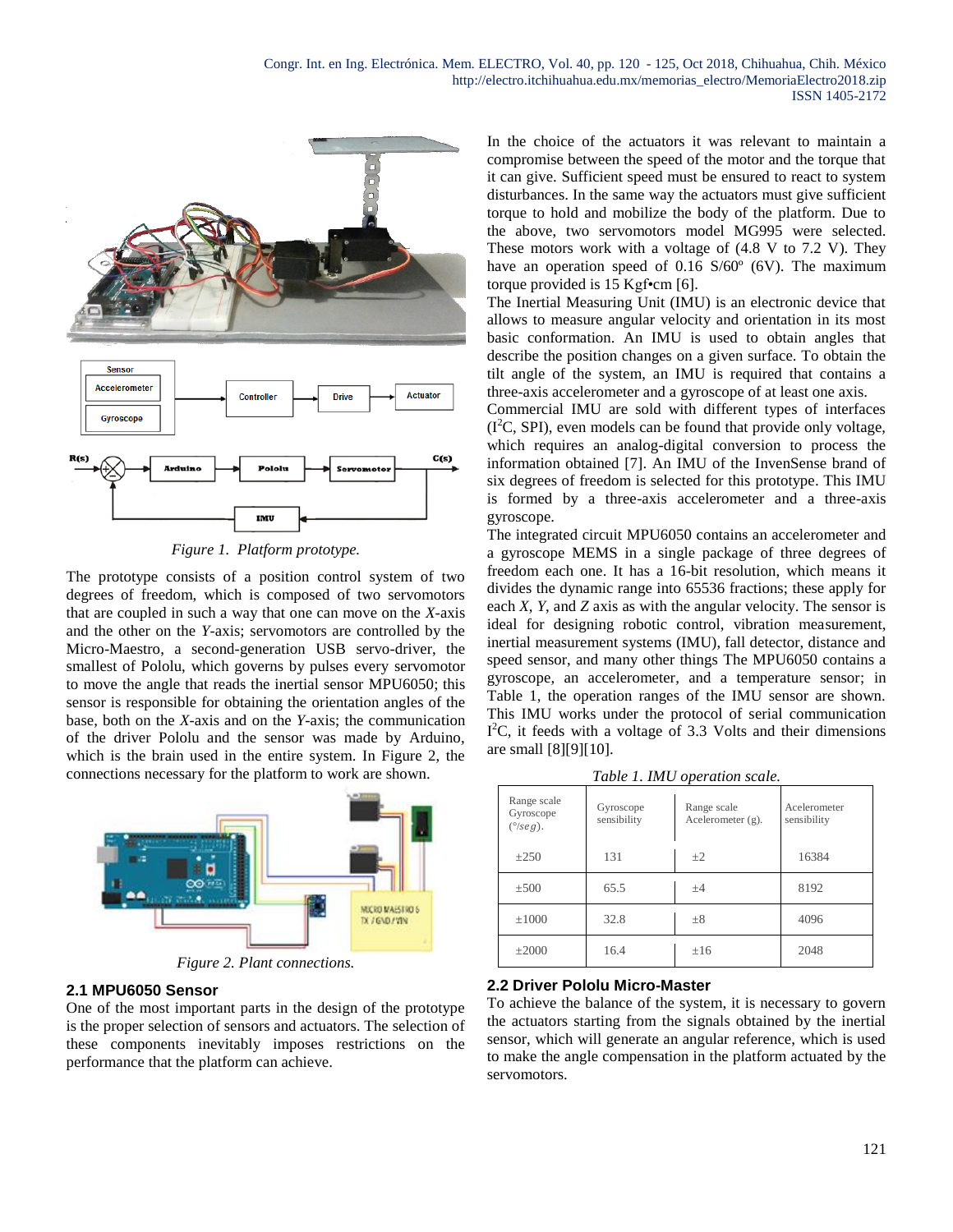The Micro Maestro is a highly versatile servo-controller and contains a general purpose I/O plate in a highly compact package (0.85"×.20"). It supports three control methods: USB for direct connection to a computer, TTL serial for use with integrated systems and, finally, internal scripts for standalone applications without host controller. The channels can be configured as servo outputs for use with radio control servos (RC) or electronic speed controls (ESC), such as digital outputs, or as analog inputs. The servo-pulses are extremely accurate and high-resolution, have a jitter of less than 200 *ns*, which makes these servo-controllers suitable for high performance applications such as robotics and animatronics; the built-in speed and acceleration control for each channel make it easier to achieve fluid and impeccable movements without requiring the control source to constantly calculate and transmit intermediate position updates to the Micro Maestro. Servomotors are elements driven by the Pololu driver by means of pulse width modulation (PWM).

From the outset, two different strategies are posed for control: angular position control or angular velocity control.

## **3. INCLINATION ANGLES**

The first step in estimating the angle of inclination at the base of the platform is to achieve the serial communication with the IMU. The MPU6050 sensor operates under the  $I^2C$ communication protocol, it allows to maintain communication with the devices, using only two connections. The routines that allow initializing the IMU are executed with the parameters set out in Section 3.1.

#### **3.1 IMU Calibration**

The calibration process of the IMU is to store 100 readings of each axis of the accelerometer in a given time, then calculates its average. At the same time, 100 readings are obtained from one of the gyroscope axes and the average is obtained in the same way. The values obtained at the end of this procedure correspond to the offset of the IMU. The time between each of the readings is 10 *ms*. This procedure is performed only once when the platform is turned on.

It makes use of the three axes of the accelerometer (*X*, *Y*, *Z*) and one of the axes of the gyroscope (*X*). The angle that is calculated is the one obtained by rotating on the *X*-axis of the IMU.

#### **3.2 Accelerometer**

Taking into account that the only force that acts on the sensor is the force of gravity  $(9.8 \text{ m/s}^2)$ , then the values obtained in the components of the accelerometer correspond to the gravity and the angles of the resulting will be the inclination of the plane of the sensor (Figure 3) since gravity is always vertical

To understand it better, it is assumed that on the plane *X*-*Z* and the MPU6050 tilts a  $\theta$  angle, this angle is calculated in Equations (1) and (2).



*Figura 3. Accelerometer components.*

$$
Angular V = \text{atan} \left( \frac{-x}{\sqrt{y^2 + z^2}} \right) \tag{1}
$$

$$
AnguloX = \text{atan}\left(\frac{y}{\sqrt{x^2 + z^2}}\right) \tag{2}
$$

Where *x*, *y* and *z* are the acceleration´s vector components, which correspond to the movement of the accelerometer in each direction.

 $AnguloX$  is the inclination presented by the accelerometer in the *x* axis.

 $AnguloY$  is the inclination presented by the accelerometer in the *y* axis.

#### **3.3 Gyroscope**

The gyroscope delivers an angular velocity with reference to the pivot axis (Figure 4). If the angular velocity is integrated, an angle is obtained; as a consequence the angles of inclination from the angular velocities of each axis can be estimated. See Equations (3) and (4).



*Figure 4. Reference to rotation axis.*

$$
\begin{aligned}\n\theta_x &= \theta_{x0} + \omega_x \Delta t \\
\theta_y &= \theta_{y0} + \omega_y \Delta t\n\end{aligned} \tag{3}
$$

Where  $\theta_x$  is the spin angle of the sensor in the *x* axis.  $\omega_x$  is the angular speed of the sensor spinning in the *x* axis.  $\Delta t$  is the period of time.

The same is true for the *y* axis, equation (4).

#### **3.4 Kalman Filter**

A gyroscope provides a stable and noiseless measurement of angular velocity. It is known that if the angular velocity is acknowledged, the position can be identified; this is possible through the integration operation. The problem of making a numerical integration of the value provided by the gyroscope, is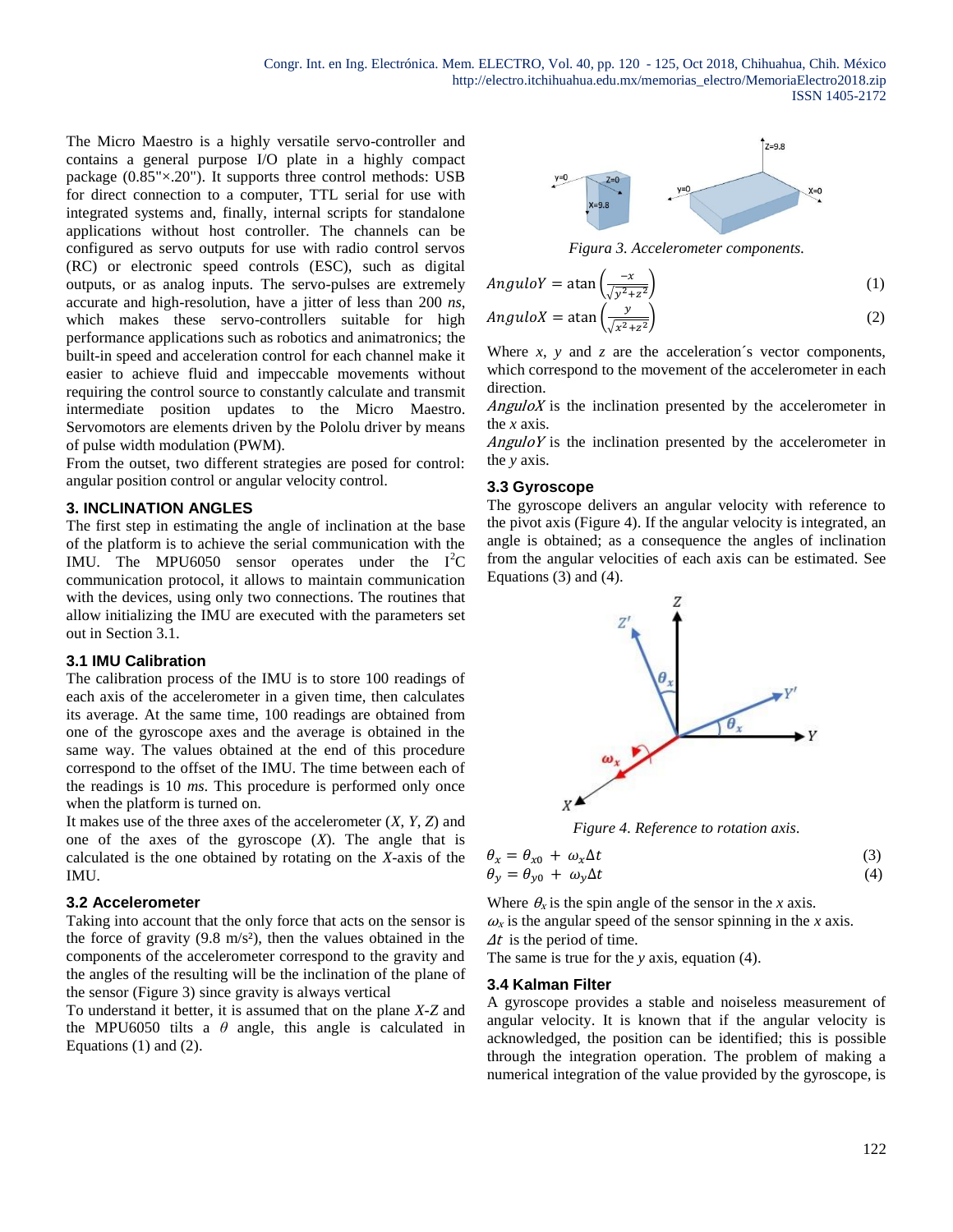that it causes that, as the time progresses, the estimated reading of the gyroscope contains a deviation of the real value, product of the numerical approximation. Similarly, although an accelerometer allows to know directly the angle of inclination, the reading provided is highly noisy and sensitive to imperceptible vibrations that do not allow to obtain a stable reading [10].

Due to the above considerations, a Kalman filter is used to obtain an estimated reading of the tilt angle of the platform in the presence of noise [11].

The Kalman filter is an optimal recursive data processing algorithm, which is based on a system's state space model for estimating future status and future output by making optimal filtering of the output signal [12]. The Kalman filter estimates the states in optimal form so as to minimize the index of the mean quadratic error [13-15].

The Kalman equations only depend on a previous sample and the present sample which allows a considerable saving of memory when being implemented in a digital system and its easy programming makes it very attractive because it is based on a recursive method [16].

The Kalman requires the dynamic system being represented in state-space form, as shown in equations (5) and (6).

$$
X_k = \hat{A}_{k-1} X_{k-1} + B_{k-1} u_{k-1} + w_{k-1}
$$
  
\n
$$
Y_k = C_k X_k + v_k
$$
\n(5)

Where  $X_k$  are the states,  $Y_k$  is the system's output, k is the sample.  $w_k$  y  $v_k$  are white noise signals with  $Q_k$  and  $R_k$ variance respectively.

 $P_k$  is the covariance of error estimator of the system's states, equation (7).

$$
P_k = A_k P_{k-1} A_k^T + Q_k \tag{7}
$$

The correction equations of Kalman filter can be seen in equations  $(8)-(10)$ .

$$
K_k = P_k C^T (C P_k C^T + R_k)^{-1}
$$
\n
$$
(8)
$$

$$
X_k = X_k + K_k(Y_k - CX_k)
$$
\n<sup>(9)</sup>

$$
P_k = (I - K_k C)P_k \tag{10}
$$

Where *I* is the identity matrix,  $X_k$  is the last estimated state,  $K_k$ is the Kalman gain,  $P_k$  is the actualization of the covariance of error.

The Kalman algorithm is conveniently developed in a library for Arduino and it is applied in the following code section.

if ((AnguloY < -90 && kalAnguloY > 90) || (AnguloY > 90) && kalAnguloY  $\langle$  -90)) { kalmanY.setAngle(AnguloY);

 $compAnguloY = AnguloY;$  $k$ alAnguloY = AnguloY;  $gyroAnguloY = AnguloY;$ 

$$
\} else
$$

kalAnguloY = kalmanY.getAngle(AnguloY, gyroYrate, dt); // Calculo del ángulo utilizando filtro Kalman

if  $(abs(kalAnguloY) > 90)$ 

 gyroXrate = -gyroXrate; //Velocidad de inversión, por lo //que se ajusta a la lectura restringida del acelerómetro

kalAnguloX = kalmanX.getAngle(AnguloX, gyroXrate, dt); // Calculo del ángulo utilizando filtro Kalman

#### #endif

So, the Kalman library for Arduino is used to carry out the required calculations.

## **3.5 Matlab Analysis**

To study the behavior of control strategies, experiments were conducted using Matlab feeding it with the readings of the accelerometer and the gyroscope. To do this, measurements of the sensor are taken while it is resting, stored in an Excel file and processed with Matlab, saving the measurements as variables in the Workspace.

Graphs of the sensors' measurements at rest in function of time were obtained (Figure 5); there can be appreciated the oscillation that each sensor produce.



The average and the typical deviation of these samples taken in both sensors are calculated, these are shown in Table 2.

*Table 2. Measurements of the Angle X and Angle Y.*

|         | Average                   | <b>Typical Deviation</b>   |
|---------|---------------------------|----------------------------|
| Angle X | $\hat{X} = -0.61^{\circ}$ | $\sigma = +0.1994^{\circ}$ |
| Angle Y | $\hat{X} = 0.17^{\circ}$  | $\sigma = +0.2423^{\circ}$ |

To implement the angular position control, the angle obtained from the signal of the accelerometers is required by calculating the arc-tangent; equations (1) and (2), but as they has been analyzed in the preceding paragraphs, the accelerometer is very sensitive to external forces and quite noisy, it is necessary to correct the measurement with the Kalman filter using the gyroscope that also needs to be conditioned, that implies a discrete integration that will cause a deviation of the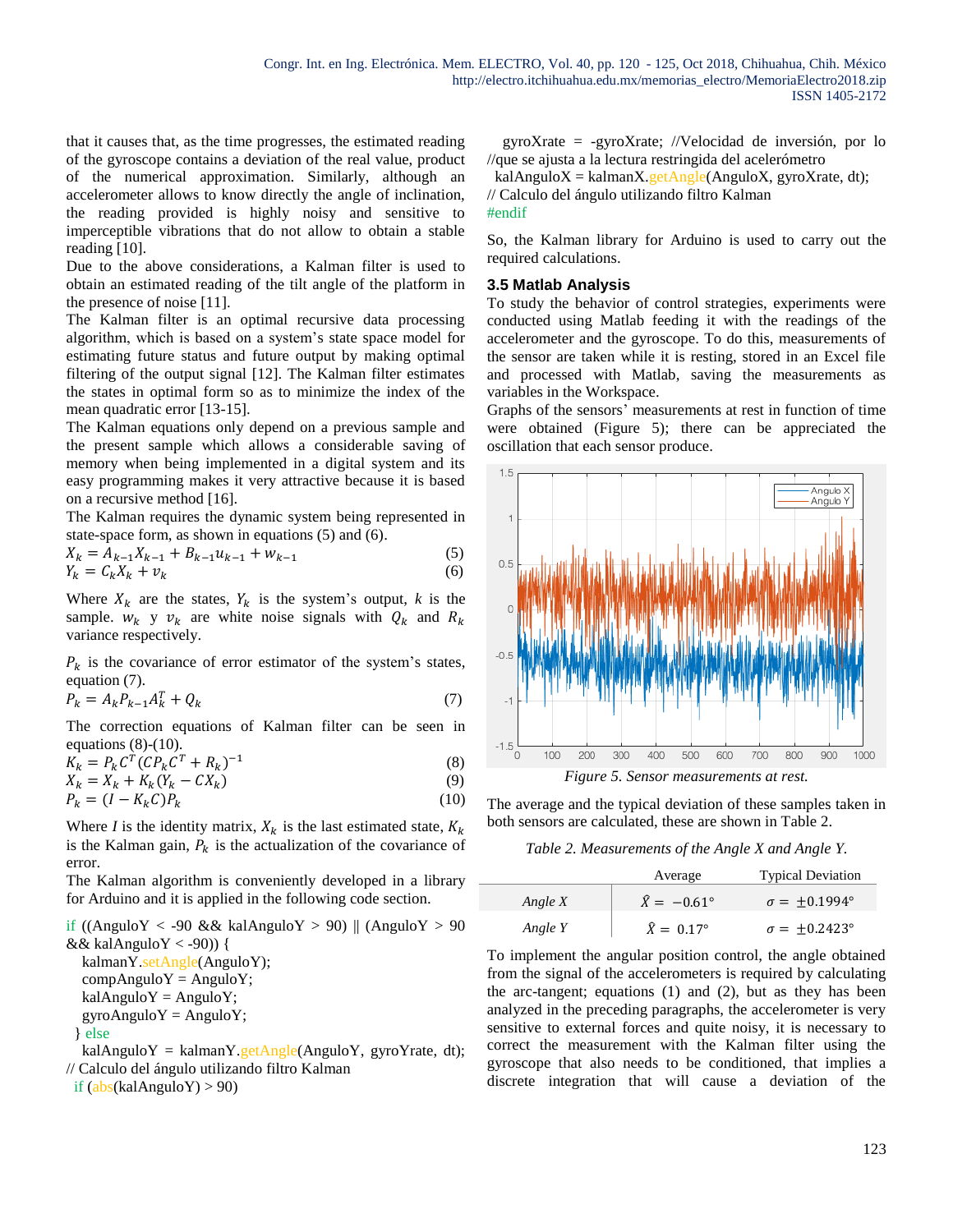measurement of the gyroscope angle. The position of the servomotors can be assigned in a closed control loop through the measurement of the angular velocity given by the sensor.

## **4. SYSTEM EVALUATION**

The two degrees of freedom of the system *X* and *Y* are clearly observed in Figure 6, where the two actuators connected are appreciated.



*Figure 6. 2 DOF System.*

The system was evaluated by moving the base on the two *X* and *Y* axes. The IMU sensor is located at the base of the system and at the moment of moving it on each of its axes, the reaction exerted on each actuator is observed depending on the axis being moved. The servomotors move in sequences that change their position depending on the inclination that the sensor presents.

The system input will be the set angle obtained from the sensor *R(s)* and fed to the servomotors and the output will be the instantaneous angular position of the servomotor  $C(s)$ , as shown in Figure 7.



*Figure 7. Diagram of System blocks.*

With the variables in Matlab, graphs can be obtained to verify that the signal of the sensors perfectly provides the set point for the rotation of the servomotors.

The processing of the signals obtained from the axes (*X* and *Y*) of the inertial sensor (IMU) was filtered by the Kalman filter to generate a smoother and more stable response.

The results obtained are shown in Figures 8 and 9. It can be noted that in both graphs, both the *X* and *Y* (Blue) Angle has an erratic (noisy) nature, which after being corrected by the Kalman filter, the Angle with Filter (Yellow), appears more softened; finally the Position of the Servo, which is instantaneous, appears in Red and is observed to follow the set point in Yellow.

Thus, it is clearly appreciated the change of position that the servomotors present with reference to the inertial sensor (IMU) and with the filtering of the signal, one can see an improvement in the equilibrium of the platform.



*Figure 8. Actuator response in Y-axis.*



*Figure 9. Actuator response in X-axis.*

# **5. CONCLUSIONS**

This article described a prototype that performs the position control of a system by means of several processors and their software libraries and the evaluation of the system to observe their behavior in real time. It involved applying the knowledge of the physics of the movement, from the mechanical design, to the programming of the equations involving the variables obtained from the sensors to achieve the control of orientation. Its main contribution lies in the proper integration of the elements of the prototype, both hardware and software to achieve the proper functioning of a low-cost system with a broader variety of applications.